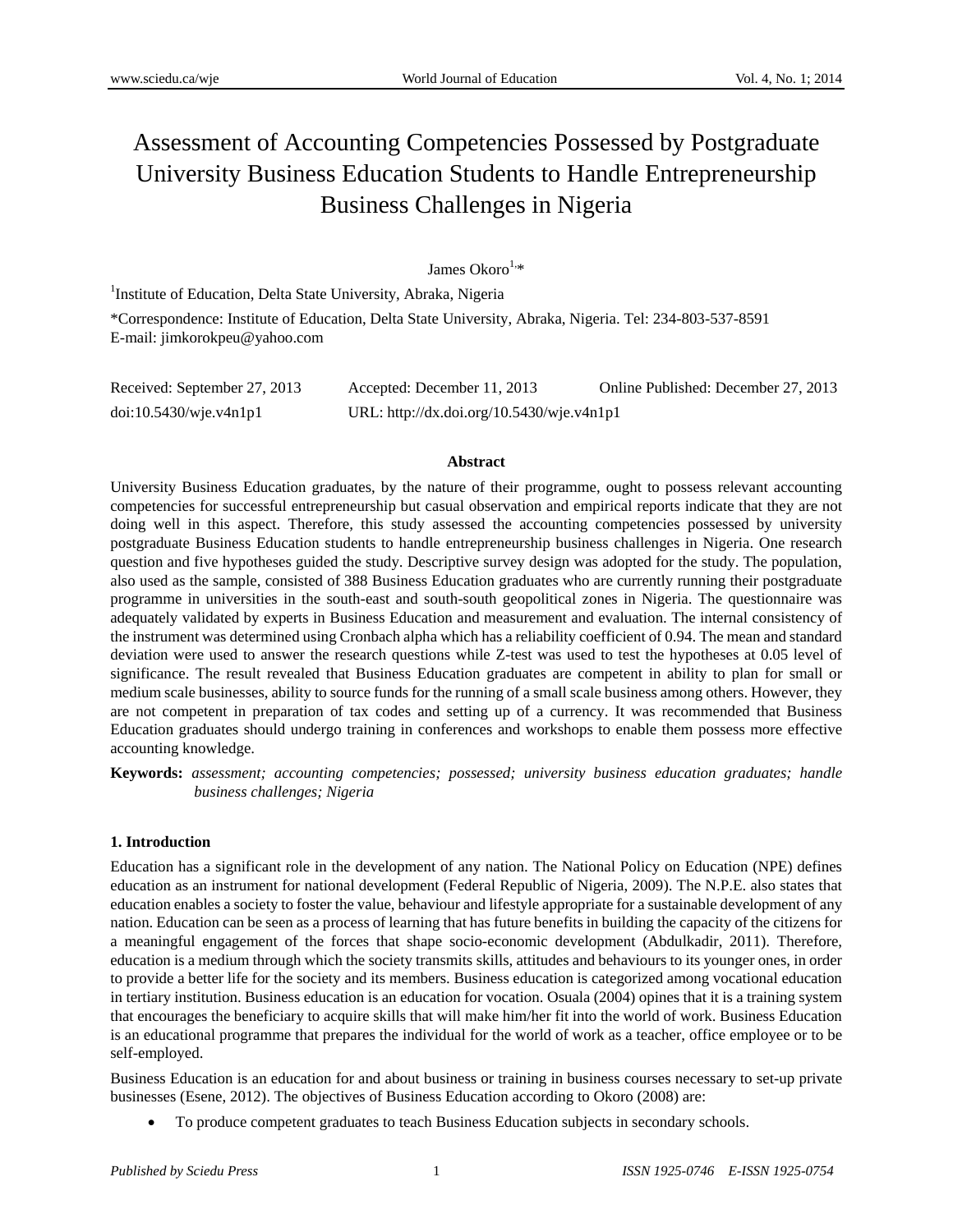- To produce competent graduates for self-employment and self-reliance
- To produce competent graduates for office occupation
- To produce competent graduates for the industries
- To produce competent graduates for the public sector

Business Education is taught both at the College of Education and at the university. Courses in accounting, management, marketing, office technology and management are taught. Business Education serves as a very significant means through which a nation can achieve its ultimate goals in business especially if it is supported with entrepreneurship education and is properly nurtured and articulated to provide initiatives, self-employment, management and marketing skills, and is geared towards risk-taking and problem solving (Hynes 1996). It stretches the acquisition of knowledge relevant to employment and demonstrable job specific skills or competences. Competencies are abilities of power and authority of knowledge, attitudes and facts necessary for accomplishing tasks (Achilike & Okwuanaso, 2001). Competencies, therefore, are the knowledge, skills and behaviours that enable an employee to meet established performance criteria. Ente, Amusa and Eze (2009) view competencies as essential knowledge and skills obtainable in a profession and those which the professionals in the field must possess and be able to demonstrate at optimal level of acquisition and functioning. Quality service or job can only be rendered when one has the knowledge, competencies and attitude required in the profession.

Business Education prepares its graduates for employment in the work-place, typical existing business enterprises as well as the acquisition of knowledge relevant to employment. The Business Education programme basically equips the individual with skills and abilities. The relevance of the programme has to do with its practical acquisition and application of basic skills for real life situations. An important characteristic of the Business Education programme is that its products can function independently as self-employed and employers of labour. It is unfortunate that products of Business Education end up rubbing shoulders with products of other programmes (Abdulkadir, 2011). It has the consequence of decreasing employment in both government and private organizations. The products of Business Education seem to lack the necessary entrepreneurship skills, most especially accounting skills, to set up and maintain their own businesses.

There is hardly any sphere of life where the knowledge of accounting is not required. Indeed, it may not be an exaggeration to say that everyone practices accounting. The implication of the above assertion is that we all use accounting techniques (budgeting, recording of financial transactions and so on) and accounting information in our daily lives. However, it is in the realm of business that accounting appears to be most popular. Frank (2000) opines that recording is the language of business as it is used in the business world to describe the transaction and communicate to interested parties after analysis and interpretation from transaction entered into by all kinds of organisations. Adeosun  $(2004)$  states that:

*Users of accounting information such as shareholders, employees, labour leaders, internal revenue services, researchers, creditors, auditors and so on, make use of financial statements prepared by company directors. Individuals must plan to use their resources (which are scarce) to meet their endless list of wants. This would call for budgeting and planning. Government at different levels – local, state and federal (especially in a democracy) would have to report on their stewardship to the electorates. This would warrant preparation of financial statements showing if revenue received has been utilized properly.* 

It has been explained in the preceding paragraph that knowledge and use of accounting are pervasive. Nevertheless, when financial statements are to be presented to a highly varied audience in annual general meetings of public listed shares for subscription in companies, it is expected that accounting information to be presented must meet certain legal standards and conform generally to prescribed principles.

Adetifa, Ajileye and Oluwasanmi (2001) define accounting as the art of recording, classifying and summarizing in a useful manner and in monetary terms, transactions and events which are of financial character and the subsequent interpretation. Also Osuwa (2002) observes that accounting is the process by which data relating to economic activities of an organization are measured and recorded. Okoli (2013) defines accounting as the process of recording, classifying, selecting, measuring, interpreting, summarizing and reporting financial data of an organization to the users for objective assessment and decision making. Accounting is a service activity and its function is to provide quantitative information, primarily financial in nature, about economic entities that is intended to be useful in making economic decisions. It provides quantitative financial information about economic entities to statement users so that they could make informed judgement and better decision (Okoli, 2013). In the same vein, Azih (2013) defines accounting as the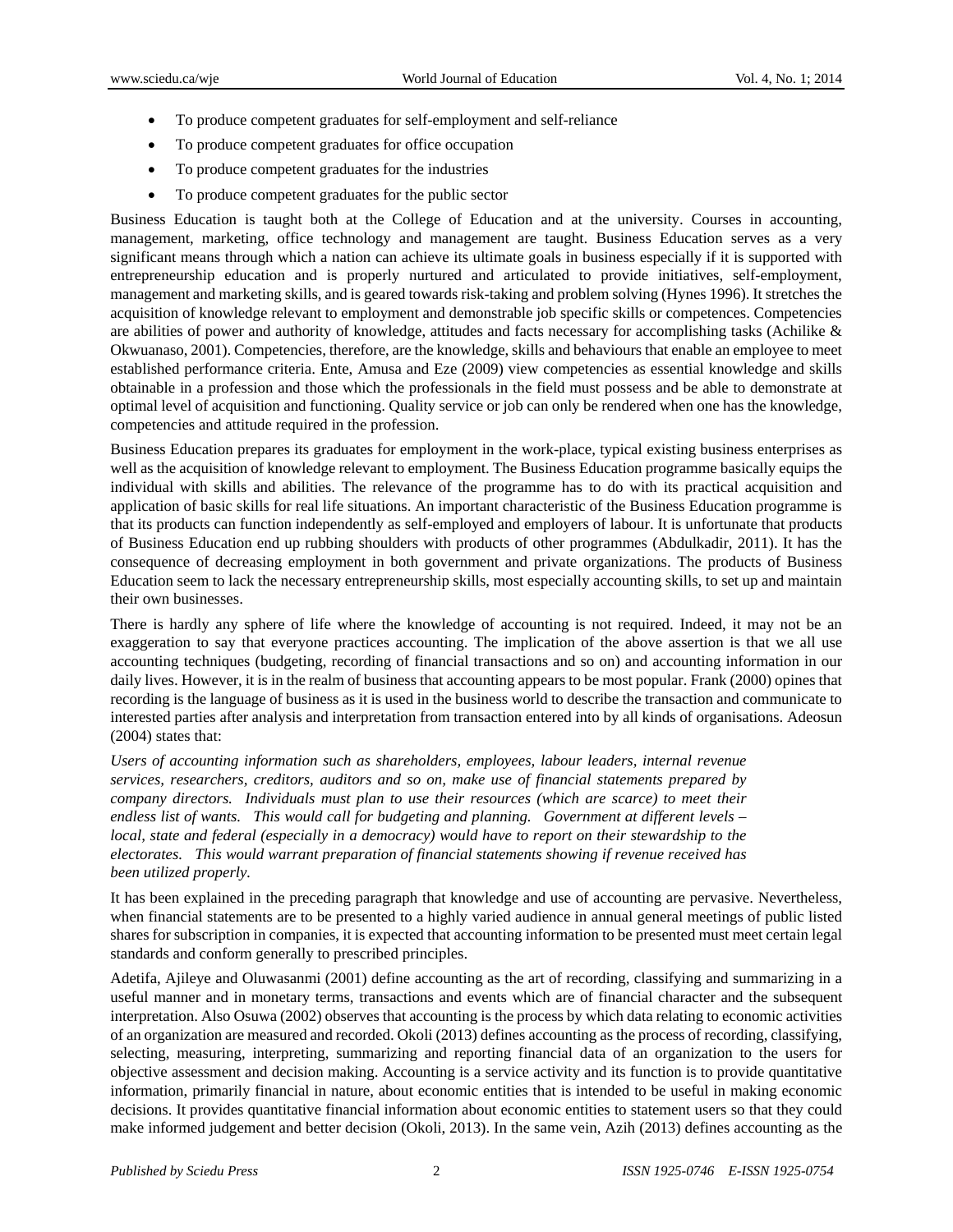process of recording, classifying, summarizing, analysing and interpreting financial transactions and communicating the results thereof to interested users. Accounting education equips the recipients with saleable skills that prepare them for dual jobs. Graduates of the programme can either teach accounting subjects or serve as accounting officers in various public and private parastatals. Azih (2013) further states that the technological change in the storage and retrieval of accounting information in organizations has affected the demands from accounting education graduates which involves adequate knowledge of the skills in storage and provision of information to the interested users in a paperless office. Ugeh (2013) notes that accounting is an art of recording, classifying and summarising monetary transactions or events which are of financial character and interpretation of the results. The different economic systems have the tremendous influence on the accounting process. The evolution of accounting, therefore, is a product of its socio-economic environment. From these definitions, it can be seen that accounting deals with the use of data or facts to produce information necessary for decision making by different users of such information such as mangers, employers and so on. On the other hand, accounting education has been described by Ehiametalor (1990) as a programme of instruction which aims at inculcating in the students the following abilities:

- Management of personal finances
- Making relational economic choices
- Investing wisely both in consumable items and non-immediate consumable item; and
- Reconciling one's assets and liabilities.

Ehiametalor's proposition on the use of accounting education tends to reiterate the vocational use of accounting – preparation of graduates for a job employment within a wide range of business career and more especially the management of personal finances and resources. Osuwa (2002) remarks that accounting education is fundamentally a programme that has to do with acquisition, conversion and how to record business transactions. Osuwa also asserts further, that it is a type of education for self-reliance". Thus the basic knowledge of accounting education will help the students to develop manipulative skills. It will also help to inculcate and develop in the students the attitude of using the acquired skills to solve problems in business and community.

The term competence refers to the minimum skills required of individuals who have participated in a course of programme. The graduate of Business Education (accounting) programme is expected to be knowledgeable in the three domains of learning as explained by Ehiametalor (1990) namely;

- Cognitive: Theories, sort out information, interpretation of data, motivation
- Psychomotor: Applications in the utilization of machines, arrangement of data to a format
- Affective: Communication effect, appreciation of the effort of other people's work performance, Appreciation of one's effort in group goal achievement

In the cognitive domain, accounting education graduates who would be required to act as executive officer (accounts) in the civil services and private companies or as teachers at the junior secondary school level must have a good grasp of the theoretical foundation of the subject matter of accounting, theories of evolution of book keeping and accounting, accounting standards, principles of finance and quantitativeness of the subject matter of accounts, theories of evolution of book keeping and accounting, accounting standards, principles of finance and quantitative techniques.

Furthermore, there is, the 'mental' cognitive exercise of sorting out information into meaningful things which is a necessary competence required for sorting transactions into different classes of accounts such as personal, impersonal, real, nominal and expenses. It is in the cognitive domain that competencies such as interpretation of data with the use of equations, ratios, percentages and so on are required. In the psychomotor domain, accounting education graduates must develop the competence of using their hands and brain to perform in the teaching and clerical functions. Competencies such as ability to manipulate calculators, franking machines, computers, etc. are required.

Okpan (2006) identifies some accounting skills required by Business Education graduates such as ability to keep accurate financial records, ability to understand ways of recording business transactions, ability to be acquainted with new trends as regards accounting role in the business world, ability to handle the various books of accounts and ability to interpret financial reports. In the same vein, Ekwue and Udoye (2008) identify the following accounting skills relevant to Business Education graduates:

- Ability to keep and control stocks
- Ability to avoid unplanned expenditure
- Ability to determine profit of a particular period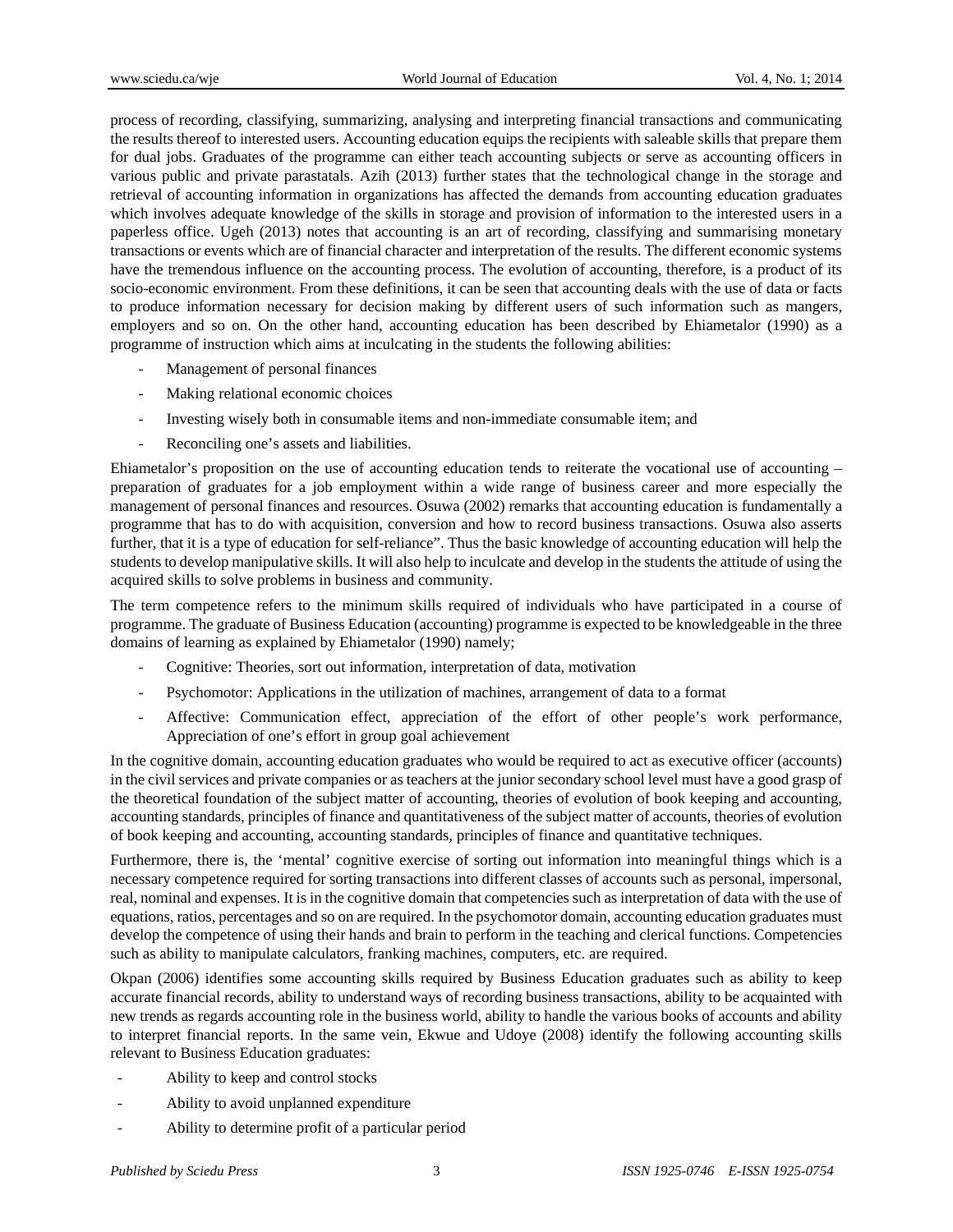- Ability to find out sources of capital to start business
- Ability to improve as well as develop basic skills in arithmetic
- Ability to understand ways of recording business transactions
- Ability to keep accurate financial records
- Ability to be acquainted with new trends as regards accounting role in the business world.
- Ability to determine where and when to invest
- Ability to be acquainted with new trends in relation to accounting concepts and convention
- Ability to undertake simple audit
- Ability to detect fraud
- Ability to handle various books of accounts
- Knowledge of Federal Government Tax Laws
- Ability to use bonus to increase productivity
- Ability to prepare sales, cash and production budget
- Ability to interpret simple financial statements
- Knowledge of simple business law
- Awareness of existence and use of professionals like bankers, accountants, lawyers, insurance agents and advertising agents
- Ability to keep and control inventory.

In the same vein, Azih (2010) identifies the following accounting competencies expected of Business Education graduates. These are preparation of tax codes, selecting settings of a department, setting up of a currency, designing of nominal records, preparation of control accounts, creating, amending and deleting nominal records, creating of bank, cash and credit accounts, preparation of profit and loss account, structure for coding customer and supply records, handling of opening balances, preparation of check data, backups, compress data files, rebuild data files, month end financial reports and budget report, correction of errors made while posting transactions and preparation of a bank reconciliation statement.

The above competencies will enable university Business Education graduates to function effectively in the world of work as successful entrepreneurs.

#### **2. Statement of the Problem**

University Business Education graduates by their education and training ought to possess the relevant competencies in accounting; competencies that will enable them establish and run their own businesses successfully. For a Business Education graduate to secure, maintain and sustain a job, the graduate needs more than manipulative skills. Furthermore, Okwuanaso (2004) indicates that the expectations for which the National Policy on Education introduced business Education in the Nigerian school system have not been fully met. Unfortunately, Akume's (2006) research findings revealed that many Business Education graduates that set their businesses come out with high rate of failure. He further states that, within a year, only about 50% of such businesses survive; in two years, about 18% of them survive while in three years, many of the businesses have liquidated. This uncertainty of success among Business Education graduates in running their businesses is a major concern to prospective entrepreneurs. There are doubts about the accounting competencies possessed by Business Education graduates. The problem of the study therefore, is to what extent do Business Education graduates possess relevant competencies in accounting?

#### **3. Purpose of the Study**

The purpose of this study was to assess accounting competencies possessed by university postgraduate Business Education students to handle entrepreneurship business challenges in Nigeria. Specifically, the study sought to assess entrepreneurial competencies possessed by university Business Education graduates in accounting.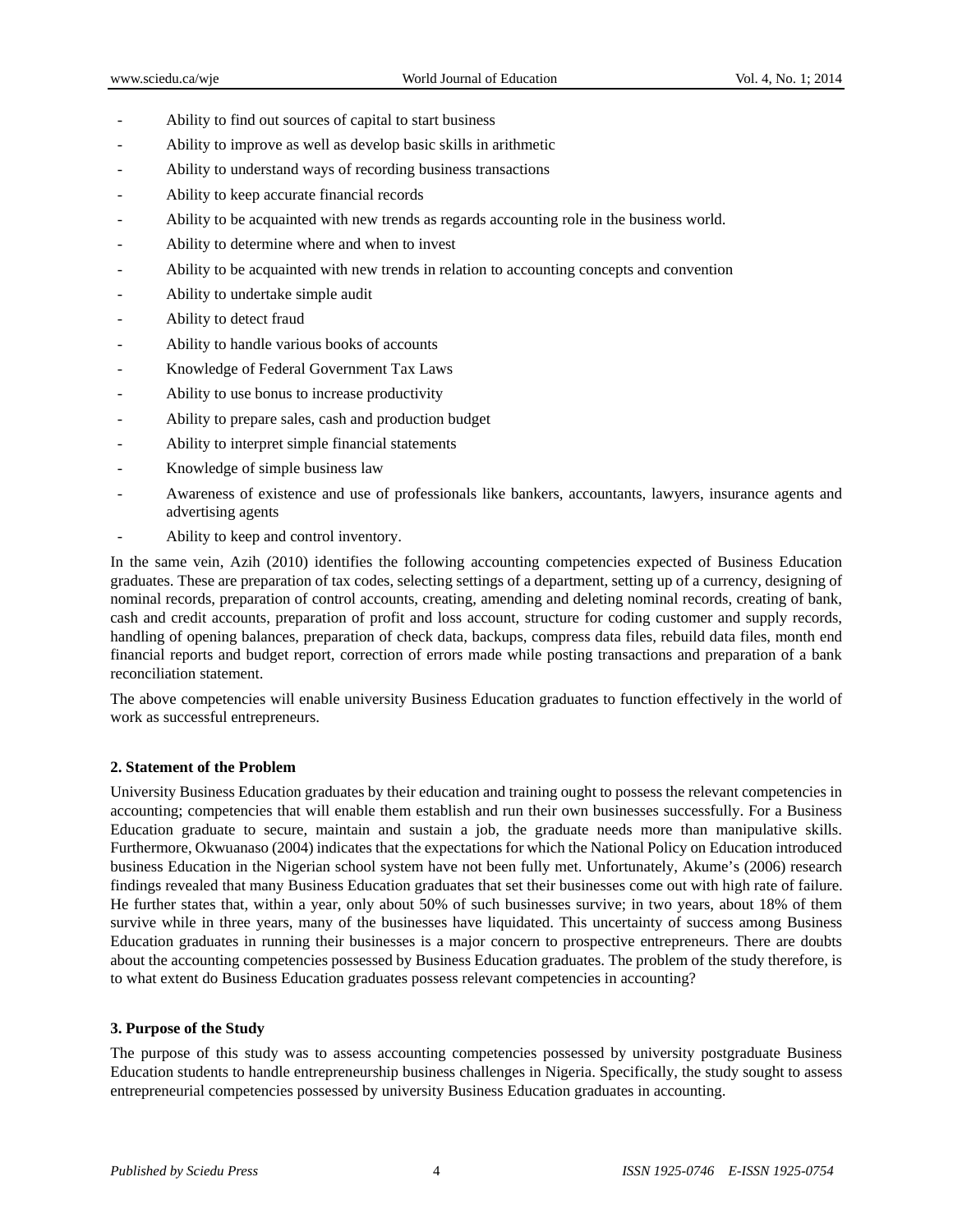## **4. Research Question**

The following research question was raised to guide the study:

To what extent do Business Education graduates possess relevant competencies in accounting?

# **5. Hypotheses**

The following hypotheses were tested at 0.05 level of significance.

- 1. There is no significant difference between male and female university Business Education graduates in the mean ratings of their possessed competencies in accounting.
- 2. There is no significant difference between south east and south west universities Business Education graduates in the mean ratings of their possessed competencies in accounting.
- 3. There is no significant difference between B.Sc. and M.Ed university Business Education graduates in the mean ratings of their possessed competencies in accounting.
- 4. There is no significant difference between federal and state universities Business Education graduates in the mean ratings of their possessed competencies in accounting.
- 5. There is no significant difference between full-time and part-time university Business Education graduates in the mean ratings of their possessed competencies in accounting.

## **6. Method**

This study adopted a descriptive survey design. A descriptive survey design was used for this study because it was aimed at ascertaining and establishing the status quo, facts of information concerning the population. According to Nworgu (1991), survey method is appropriate, especially for seeking individual's opinions, attitudes and perceptions in their natural setting. The population of the study comprised all university Business Education graduates who are currently undergoing their post-graduate programme in five universities in the area of study, namely, university of Benin, Benin City; University of Uyo, Uyo; Nnamdi Azikiwe University, Awka; University of Nigeria, Nsukka and Ebonyi State University, Abakaliki. Business Education graduates who are currently undergoing postgraduate programmes in Business Education were chosen for the study due to the fact that they could easily be contacted by the researcher. Statistical information from postgraduate school records of the institutions puts the figure of registered postgraduate Business Education students of two academic sessions (2009/2010 and 2010/2011) at 388. The data for this study were collected using a questionnaire developed and titled "Assessment of accounting competencies possessed by University Postgraduate Business Education Students to handle Entrepreneurship Business Challenges in Nigeria." It consisted of 41 items developed in line with the research question. The questionnaire comprised two parts - "A" and "B". Part A was for background information of the respondents and had 5 items while part B covered the research question and containing 36 items. The instrument was structured on a 4 point scale of Very Competent (VC) – 4 points, Competent (C) – 3 points, Fairly Competent (FC) – 2 points, Not Competent (NC) – 1 point. The face and content validity of the questionnaire was done by six experts: three from the Department of Vocational Education and one from the Department of Guidance and Counselling at the Nnamdi Azikiwe University, Awka plus two experts from the Department of Technical and Business Education, Delta State University, Abraka. These experts were selected based on the fact that they have knowledge and experience in test construction. The title, purpose of the study, research question and hypotheses were presented to them with a draft copy of the instrument and they were requested to thoroughly scrutinize the instrument for clarity and relevance of the items. To establish the internal consistency of the instrument, a questionnaire was administered to twenty-five (25) Business Education graduates who are currently undergoing their postgraduate programme in Business Education at the Olabisi Onabanjo University, Ago-Iwoye in Ogun State in south west Nigeria. The data collected were subjected to Cronbach alpha. A reliability coefficient of 0.94 was obtained. The researcher and eight research assistants trained by the researcher personally distributed the 388 copies of the questionnaire to the respondents. Some respondents completed their copies of the questionnaire and returned to the researcher and research assistants on the spot. In cases where on-the-spot completion and retrieval was not possible, the researcher and research assistants visited the institutions at later times as agreed with the concerned respondents to collect the completed copies of the questionnaire. The rate of return stood at 336, out of 388 (86.6%).

The arithmetic mean and standard deviations were used to analyse the data on the research question. The z-test statistical tool was used for testing the hypotheses at 0.05 level of significance. Any item with a mean value between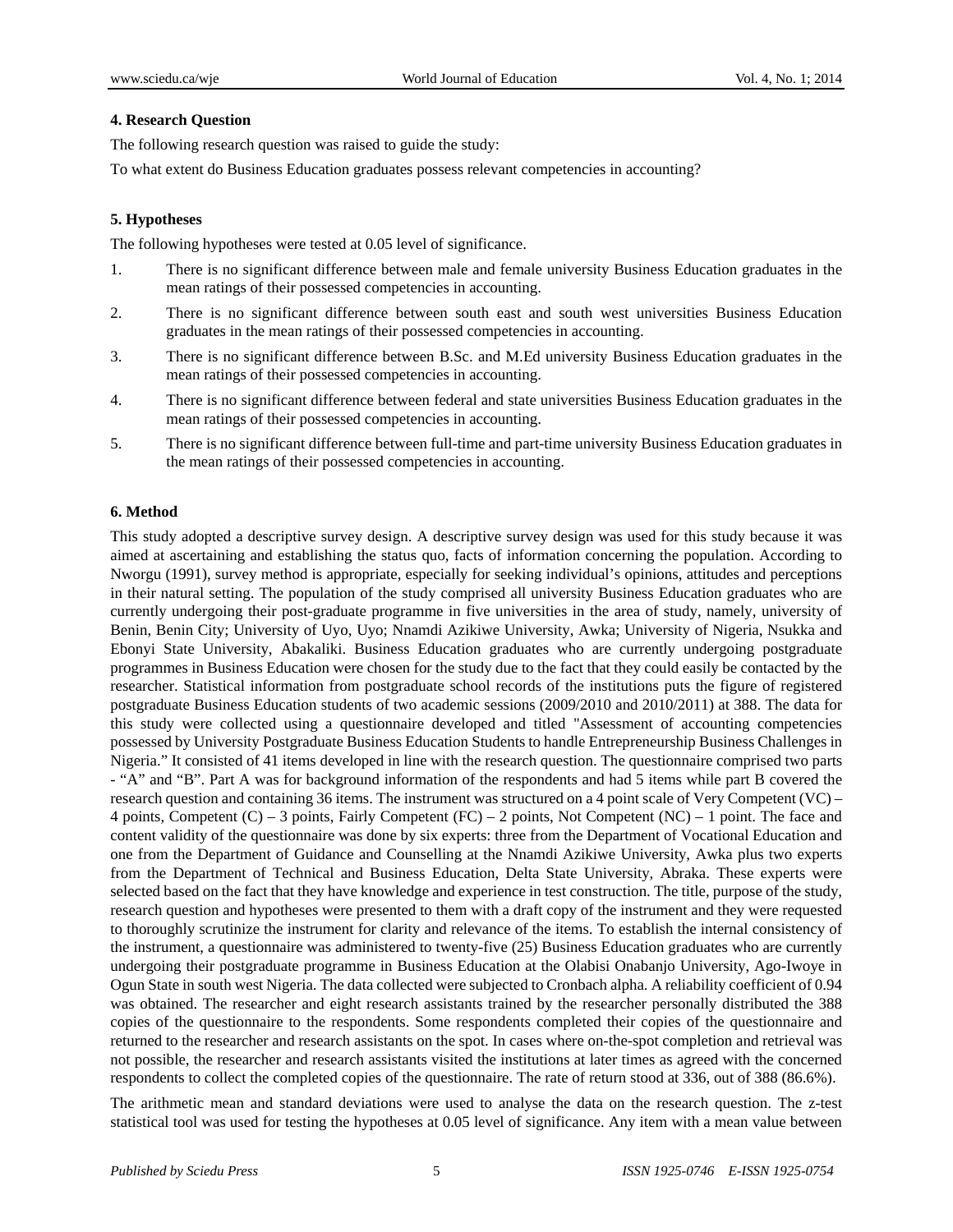2.5 and above was regarded as competent by the respondents while any item whose mean rating was less than 2.5 was regarded as not competent by the respondents. A null hypothesis was rejected if the calculated value of the z-test (z-cal) was greater than the table value (t-tab). On the other hand, if the calculated value (z-cal) was less than the table value (t-tab), the null hypothesis was retained.

### **7. Results**

#### *7.1 Research Question*

To what extent do Business Education graduates possess relevant competencies in accounting?

To answer research question 1, the mean and standard deviations were calculated from the frequency distribution. The result of the computation is shown in table 1 below.

| Table 1: Mean Rating and Standard Deviation of the Respondents on Their Possessed Competencies in Accounting |  |  |
|--------------------------------------------------------------------------------------------------------------|--|--|
|--------------------------------------------------------------------------------------------------------------|--|--|

| S/N          | <b>Aspects of Accounting competencies</b>                                                  | Mean | SD   | <b>Remarks</b> |
|--------------|--------------------------------------------------------------------------------------------|------|------|----------------|
| $\mathbf{1}$ | Ability to keep and control stocks                                                         | 2.85 | 0.96 | Competent      |
| 2            | Ability to avoid unplanned expenditure                                                     | 2.75 | 0.83 | Competent      |
| 3            | Ability to develop skills of keeping accounting records of small-scale business            | 2.80 | 0.80 | Competent      |
| 4            | Ability to determine profit of a particular period                                         | 2.81 | 0.78 | Competent      |
| 5            | Ability to find out sources of capital to start business                                   | 2.82 | 0.79 | Competent      |
| 6            | Ability to apply integrating business skills                                               | 2.70 | 0.84 | Competent      |
| 7            | Ability to understand ways of recording business transactions                              | 2.85 | 0.88 | Competent      |
| 8            | Ability to keep accurate financial records                                                 | 2.95 | 0.80 | Competent      |
| 9            | Ability to be acquainted with new trends as regards accounting role in the business world. | 2.74 | 0.86 | Competent      |
| 10           | Ability to determine where and when to invest                                              | 2.75 | 0.74 | Competent      |
| 11           | Ability to be acquainted with new trends in relation to accounting concepts and convention | 2.64 | 0.86 | Competent      |
| 12           | Ability to undertake simple audit and manage it properly.                                  | 2.62 | 0.78 | Competent      |
| 13           | Ability to detect fraudulent practices                                                     | 2.72 | 0.82 | Competent      |
| 14           | Ability to handle various books of accounts                                                | 2.70 | 0.76 | Competent      |
| 15           | Knowledge of Federal Government Tax laws                                                   | 2.59 | 0.76 | Competent      |
| 16           | Ability to prepare sales, cash and production budget                                       | 2.69 | 0.86 | Competent      |
| 17           | Ability to interpret simple financial statements                                           | 2.83 | 0.79 | Competent      |
| 18           | Knowledge of simple business law                                                           | 2.76 | 0.86 | Competent      |
| 19           | Knowledge of banking                                                                       | 2.82 | 0.81 | Competent      |
| 20           | Knowledge of imprest system and its importance                                             | 2.76 | 0.81 | Competent      |
| 21           | Ability to manage stock to avoid "stock outs"                                              | 2.66 | 0.84 | Competent      |
| 22           | Ability to control stock to avoid overstocks                                               | 2.70 | 0.88 | Competent      |
| 23           | Ability to avoid unbudgeted expenditure                                                    | 2.69 | 0.83 | Competent      |
| 24           | Preparation of tax codes                                                                   | 2.45 | 0.91 | Not Competent  |
| 25           | Selecting settings of a department                                                         | 2.52 | 0.74 | Competent      |
| 26           | Setting up of a currency                                                                   | 2.49 | 0.80 | Not Competent  |
| 27           | Designing of nominal records                                                               | 2.91 | 0.98 | Competent      |
| 28           | Creating, amending and deleting nominal records                                            | 2.65 | 0.79 | Competent      |
| 29           | Structure for coding customer and supply records                                           | 2.80 | 0.84 | Competent      |
| 30           | Preparation of VAT returns                                                                 | 2.79 | 0.73 | Competent      |
| 31           | Invoicing and preparation of credit notes                                                  | 2.90 | 0.70 | Competent      |
| 32           | Ability to prepare product categories, and make product transfers                          | 2.47 | 0.80 | Not competent  |
| 33           | Sales & purchases order processing                                                         | 2.95 | 0.90 | Competent      |
| 34           | Ability to perform year end routine                                                        | 2.87 | 0.79 | Competent      |
| 35           | Correction of errors made while posting transactions                                       | 2.60 | 0.81 | Competent      |
| 36           | Preparation of accounting routines/adjustments                                             | 2.72 | 0.93 | Competent      |
|              | Grand Mean/S.D $=$                                                                         | 2.74 | 0.83 | Competent      |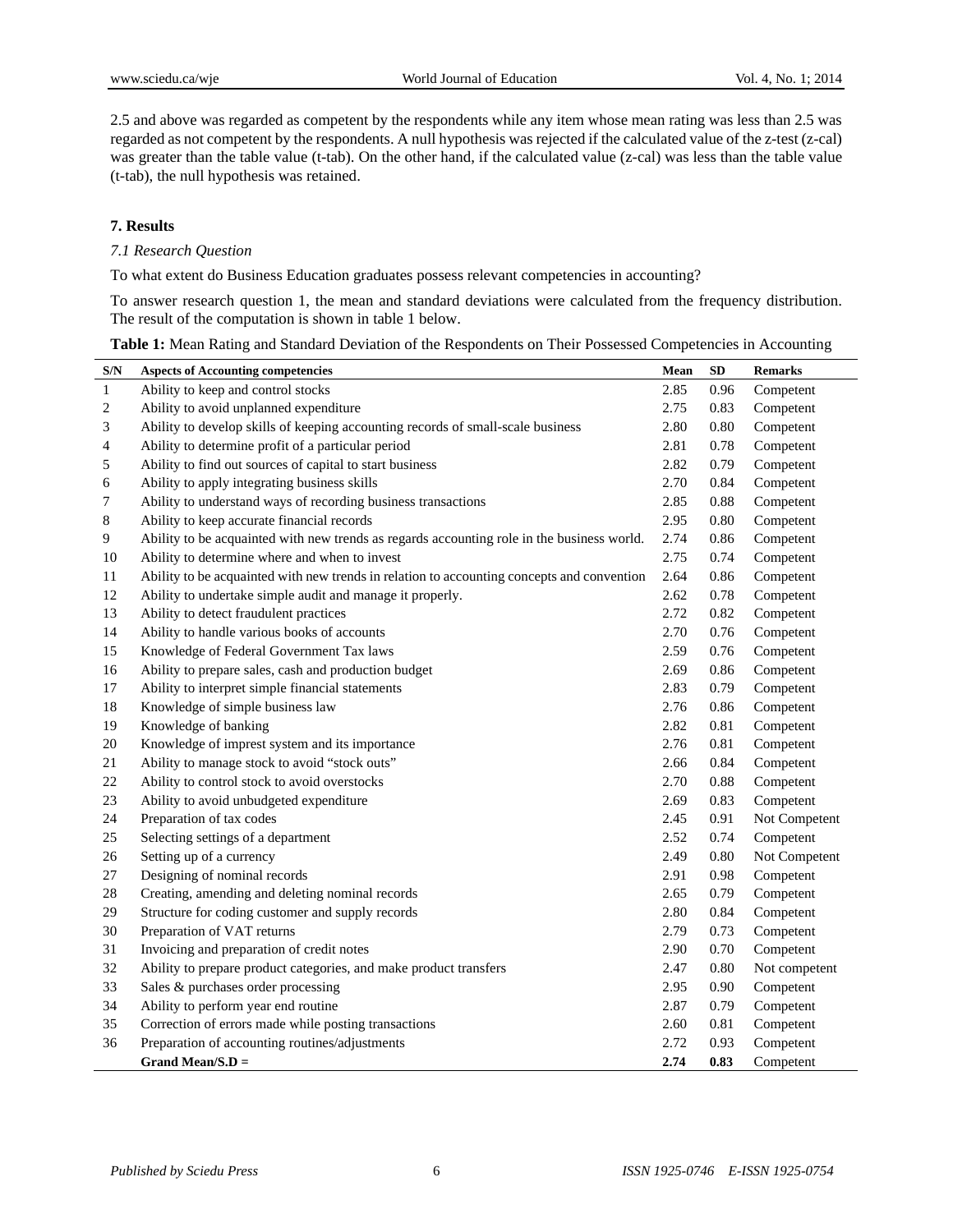The table contains thirty-six (36) accounting competencies. The mean scores of responses of the respondents show that they are competent in thirty-three (33). Ability to keep accurate financial records has the highest mean score of 2.95 and preparation of tax codes has the lowest mean score of 2.45. The grand mean of 2.74 and standard deviation of 0.83 confirm that the respondents are competent have the competences in accounting to handle entrepreneurship business challenges in Nigeria.

## **Hypothesis 1**

There is no significant difference between male and female university Business Education graduates in the mean ratings of their possessed competencies in accounting.

**Table 2:** Z-test Result of The Difference on Respondents' Mean Rating of Their Possessed Accounting Competencies Based on Gender

| <b>Variables</b> | N   | <b>Mean</b> | SD    | Df  | z-cal | z-tab | <b>Remarks</b> |
|------------------|-----|-------------|-------|-----|-------|-------|----------------|
| Male             | 176 | 62.55       | 15.29 |     |       |       |                |
|                  |     |             |       | 334 | 0.978 | 1.96  | NS             |
| Female           | 160 | 60.34       | 25.91 |     |       |       |                |

As can be seen from the table, the z-calculated value of 0.978 is less than z-tabulated value of 1.960 at 334 degree of freedom and 0.05 level of significance. Since the z-calculated value is less than the critical z-value, the null hypothesis is accepted.

## **Hypothesis 2**

There is no significant difference between south east and south west universities Business Education graduates in the mean rating of their possessed competencies in accounting.

**Table 3:** Z-test Result of The Difference on Respondents' Mean Ratings of Their Possessed Accounting Competencies Based on Location

| <b>Variables</b>  |     | Mean  | SD    | Df  | z-cal | z-tab | <b>Remarks</b> |
|-------------------|-----|-------|-------|-----|-------|-------|----------------|
| <b>South East</b> | 204 | 56.60 | 11.72 |     |       |       |                |
|                   |     |       |       | 334 | 2.733 | 1.960 | Sig            |
| South South       | 132 | 54.88 | 10.16 |     |       |       |                |
|                   |     |       |       |     |       |       |                |

As can be seen from the table, the z-calculated value of 2.733 is greater than z-tabulated value of 1.960 at 334 degree of freedom and 0.05 level of significance. Since the z-calculated value is greater than the critical z-value, the null hypothesis is rejected.

# **Hypothesis 3**

There is no significant difference between B.Sc. and M.Ed university Business Education graduates in the mean ratings of their possessed competencies in accounting.

**Table 4:** Z-test Result of The Difference on Respondents' Mean Ratings of Their Possessed Accounting Competencies Based on Qualification

| <b>Variables</b> | N   | <b>Mean</b> | SD    | Df  | z-cal | z-tab | <b>Remarks</b> |
|------------------|-----|-------------|-------|-----|-------|-------|----------------|
| B.Sc.            | 283 | 80.47       | 15.20 |     |       |       |                |
|                  |     |             |       | 334 | .08   | 1.960 | NS             |
| M.Ed             | 53  | 78.55       | 14.83 |     |       |       |                |

As can be seen from the table, the z-calculated value of 1.08 is less than z-tabulated value of 1.960 at 334 degree of freedom and 0.05 level of significance. Since the z-calculated value is less than the critical z-value, the null hypothesis is accepted.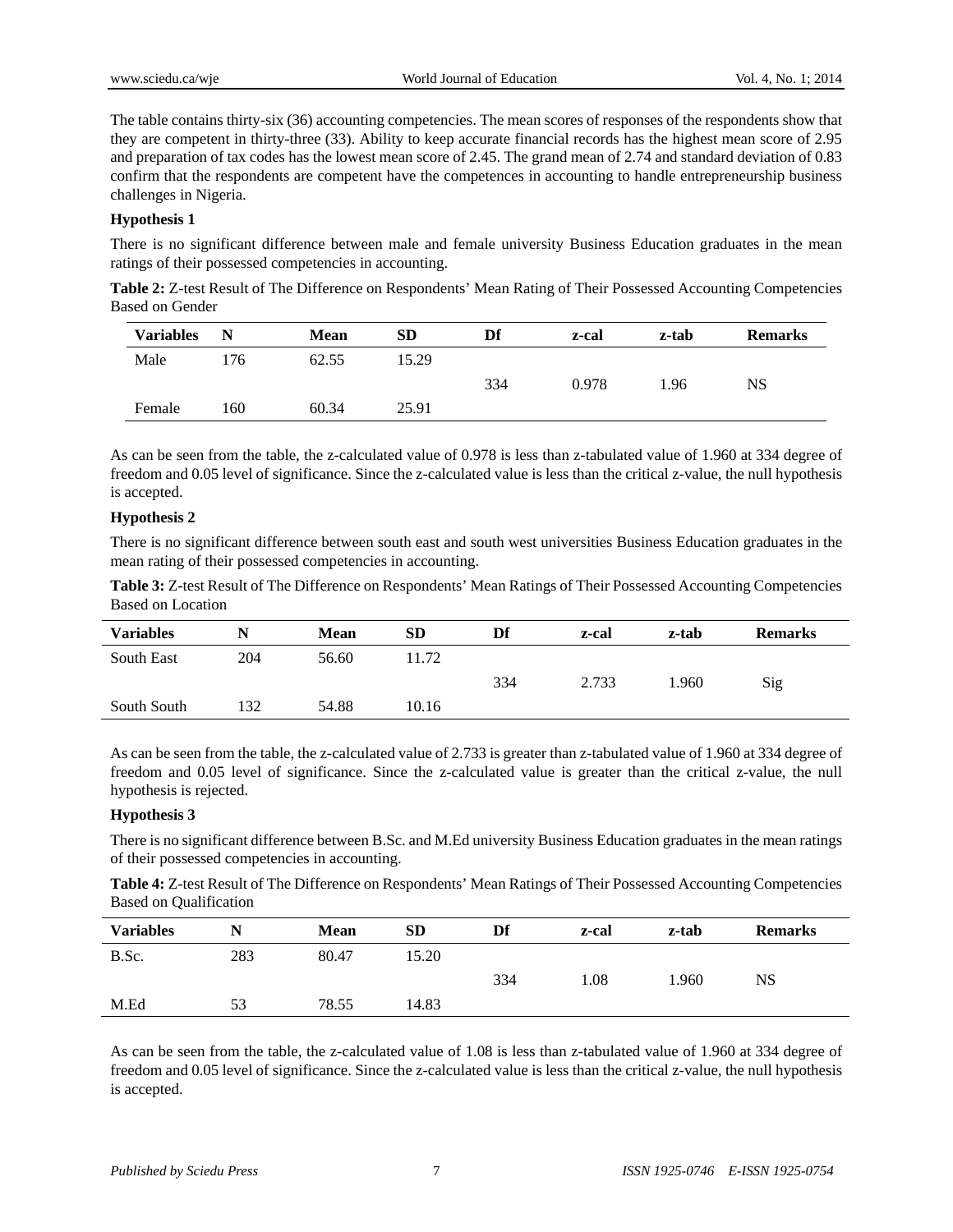# **Hypothesis 4**

There is no significant difference between federal and state universities Business Education graduates in the mean ratings of their possessed competencies in accounting.

**Table 5:** Z-test Result of The Difference on Respondents' Mean Ratings of Their Possessed Accounting Competencies Based on University Type

|     | <b>Mean</b> | <b>SD</b> | Df  | z-cal | z-tab | <b>Remarks</b> |
|-----|-------------|-----------|-----|-------|-------|----------------|
| 321 | 75.30       | 14.53     |     |       |       |                |
|     |             |           | 334 | 0.963 | 1.960 | NS             |
| 15  | 73.81       | 12.82     |     |       |       |                |
|     |             |           |     |       |       |                |

As can be seen from the table, the z-calculated value of 0.963 is less than z-tabulated value of 1.960 at 334 degree of freedom and 0.05 level of significance. Since the z-calculated value is less than the critical z-value, the null hypothesis is accepted.

# **Hypothesis 5**

There is no significant difference between full-time and part-time university Business Education graduates in the mean ratings of their possessed competencies in accounting.

**Table 6:** Z-test Result of The Difference on Respondents' Mean Ratings of Their Possessed Accounting Based on Mode of Study

| <b>Variables</b> | N   | <b>Mean</b> | SD    | Df  | z-cal | z-tab | <b>Remarks</b> |
|------------------|-----|-------------|-------|-----|-------|-------|----------------|
| Full-time        | 300 | 68.16       | 13.32 |     |       |       |                |
|                  |     |             |       | 334 | 1.13  | 1.960 | NS             |
| Part-time        | 36  | 66.45       | 12.40 |     |       |       |                |
|                  |     |             |       |     |       |       |                |

As can be seen from the table, the z-calculated value of 1.13 is less than z-tabulated value of 1.960 at 334 degree of freedom and 0.05 level of significance. Since the z-calculated value is less than the critical z-value, the null hypothesis is accepted.

# **8. Discussion**

Findings of the study also reveal that university Business Education graduates are competent in accounting relative to entrepreneurial challenges. Ability to keep accurate financial records was recorded highest, followed by ability to keep and control stock, as well as to understand ways of recording business transactions. University Business Education graduates, from the findings, are able to interpret simple financial statements including knowledge of banking, sources of funds to start business. They are able to determine profit of a period and develop skills of keeping accounting records of small scale business. They have knowledge of imprest system and its importance as well as knowledge of simple business law. They are able to determine where and when to invest have ability to avoid unplanned expenditure. They have the knowledge that acquaints them with new trends of accounting records and handling of various books of account. They are also able to detect fraud. In agreement with this, Okpan (2006) identifies some accountings skills required by university Business Education graduates such as ability to keep accurate financial records, ability to understand ways of recording business transactions, ability to be acquainted with new trends as regards accounting role in the business world, ability to handle the various books of account and ability to interpret financial reports. Okpan (2006) also identifies these accounting skills: ability to apply integrating business skills, ability to control stock to avoid overstocks, ability to avoid unbudgeted expenditure and ability to prepare sales, cash and production budget. He further states that university Business Education graduates are able to manage stock to avoid 'stock outs'. They are acquainted with new trends in relation to accounting concepts and convention. They are able to undertake simple audit and manage it properly and they have knowledge of federal government tax laws. This study is consistent with Ekwue and Udoye's (2008) earlier study that identified accounting competencies required by university Business Education graduates – ability to keep and control stocks, ability to avoid unplanned expenditure, ability to determine profit of a particular period, ability to find out sources of capital to start business and ability to improve as well as develop basic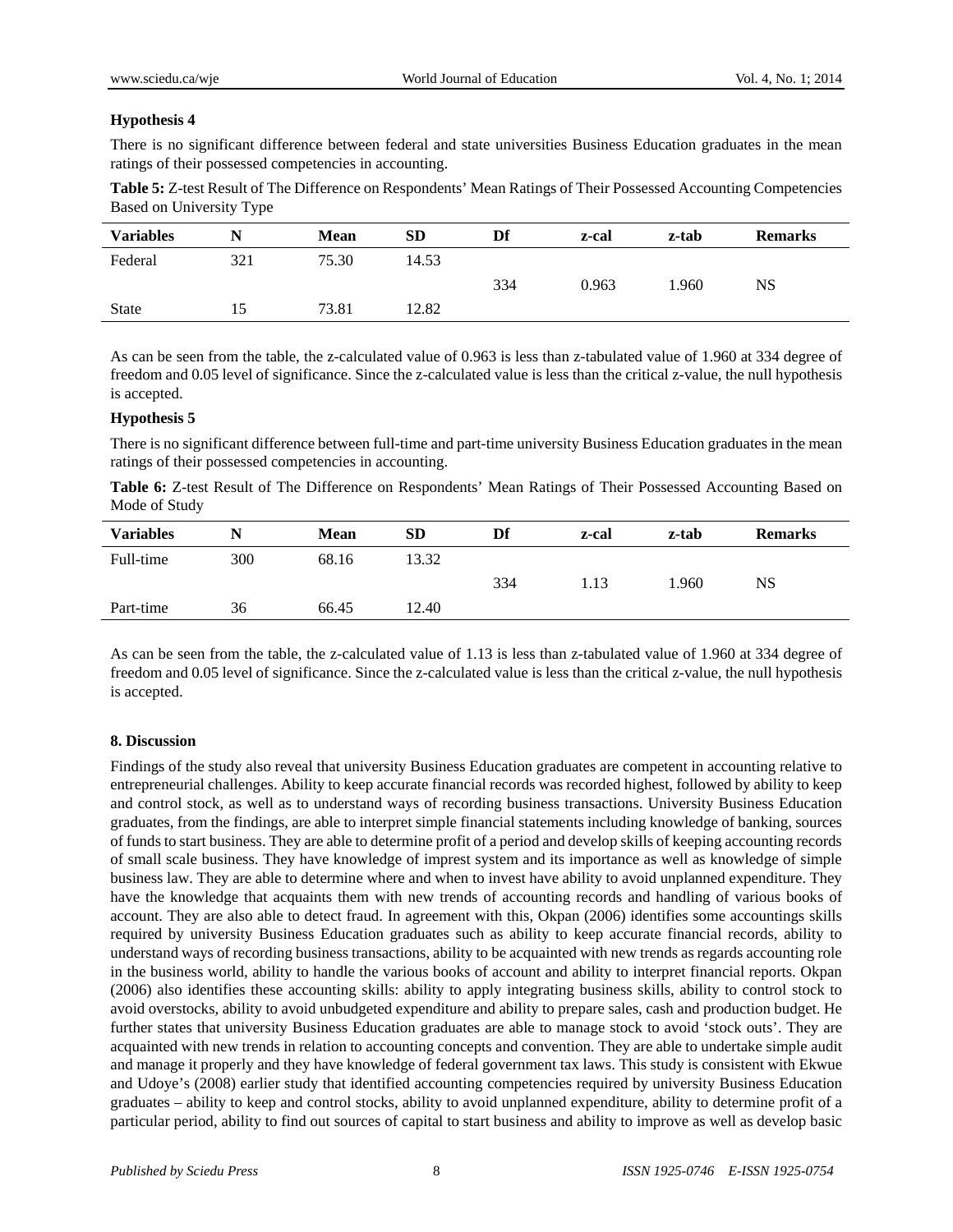skills in arithmetic. They further identified ability to understand ways of recording business transactions, ability to keep accurate financial records, ability to be acquainted with new trends as regards accounting role in the business world, ability to determine where and when to invest, ability to be acquainted with new trends in relation to accounting concepts and convention, ability to undertake simple audit and detect fraud. This study is also consistent with Azih (2010) who earlier identified the following accounting competencies: preparation of tax codes, selecting settings of a department, setting up of a currency, designing of nominal records , preparation of control accounts, creating, amending and deleting nominal records, creating of bank, cash and credit accounts, preparation of profit and loss account, structure for coding customer and supply records, handling of opening balances, preparation of check data, backups, compress data files, rebuild data files, month end financial reports and budget report, correction of errors made while posting transactions, preparation of a bank reconciliation statement, preparation of VAT returns, ability to perform year end routine, preparation of accounting routine/adjustments on a regular basis like recurring entries, fixed assets, prepayments accruals, writing off of bad debts and contra entries.

#### **9. Conclusion**

Based on the findings of the study, it is concluded that, relatively, the university Business Education graduates used for the study have the required accounting competencies to handle entrepreneurship challenges in Nigeria. However, they need to be trained and retrained in those areas of accounting competencies which they are not competent since the domain of accounting, when compared to economics and other related areas are far behind. With the information technology revolution, it requires integration with computers and communication technology. The in-depth knowledge of financial services is becoming very important for the accounting professionals. The accounting specialists for the international market must gear themselves to an in-depth knowledge of international trade, international finance and e-commerce, so as to serve the accounting professional more effectively.

#### **10. Recommendations**

Based on the findings of the study, the following recommendations are made:

- 1. Business Education graduates should undergo training in conferences and workshops to give them adequate knowledge on accounting concepts and principles.
- 2. Business Education students should take more courses in accounting to make them more competent in accounting concepts and principles.
- 3. Business Education department should be equipped by university authorities with adequate accounting textbooks.

#### **References**

- Abdulkadir, A.A. (2011). The role of entrepreneurship education in empowering Nigerian youths. *Business Education Journal, 8*(1), 14-22.
- Achilike, A.N., & Okwuanaso, S.I. (2001). Competencies expected of national diploma accounting graduates of polytechnics as perceived by employers of labour. *Journal of business and office education, 2*(2), 66-73.
- Adeosun, O.A. (2004). Competencies required of NCE accounting education graduates versus the N.C.C.E accounting education syllabus*. Association of Business Educators of Nigeria. Book of Readings, 1*(4), 185-197.
- Adetifa, O., Ajileye, C., & Oluwasanmi, R.O. (2001). *Get Your Financial Accounting Right Book 1*. Ibadan: Temia Press International.
- Akume, R. C. (2006). Toward enhancing the managerial competence of NCE business education graduate entrepreneurs. *Business education Journal, 5*(2), 82–87.
- Azih, N. (2010). Modern accounting skills required by accounting education students. *Business Education Journal*, *7*(2), 120-130.
- Azih, N. (2013). Electronic accounting: An imperative tool for quality assurance in accounting education programme in the digital era. *Nigeria Journal of Business Education*, *1*(2), 90-98.
- Ehiametalor, E.T. (1990). *Business and economics education*. Principles and Methods. Evan Brothers (Nigeria publishers) Ltd.